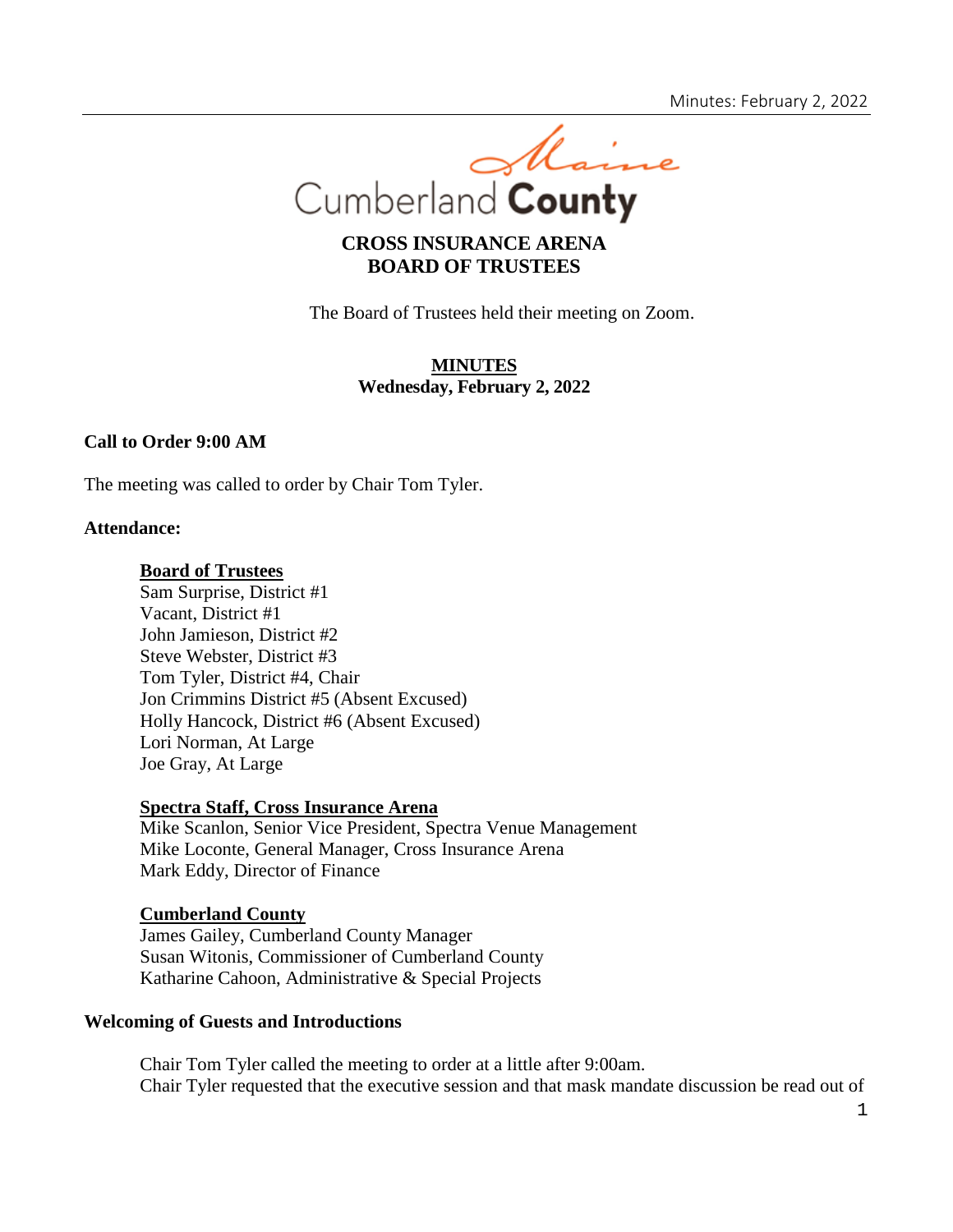order.

# **BT22-001 Appointment of a Chair of the Board of Trustees**

Joe Gray made a motion to nominate Tom Tyler for an additional year as the Chair of the Board of Trustees and John Jamieson seconded the motion.

Sam Surprise made a motion to nominate Steve Webster as the Treasury and John Jamieson seconded the motion.

Sam Surprise made a motion to nominate Lori Norman as the Vice Chair of the Board of Trustees and Steve Webster seconded the motion.

A Roll call vote was taken and the motion passed unanimously in favor, 6-0.

Yes: Sam Surprise, Steve Webster, Joe Gray, Lori Norman, John Jamieson, Tom Tyler

## **BT22-002 Approval of Minutes of the December Meeting**

A motion was made by Joe Gray and seconded by Tom Tyler to approve the December minutes.

A Roll call vote was taken and the motion passed unanimously in favor, 6-0.

Yes: Sam Surprise, Steve Webster, Joe Gray, Lori Norman, John Jamieson, Tom Tyler

# **BT22-003 Appointment of Michael LoConte, CIA General Manager**

A motion was made by Lorie Norman and seconded by Sam Surprise to request Cumberland County Commissioners' appoint Michael LoConte as the new CIA General Manager.

### **BT22-004 Update on Trustee Appointments**

County Manager Jim Gailey stated that for District #5, current board of Trustee Jon Crimmins submitted an application for reappointment and was uncontested. There were a handful of applicants for District #2 that were interviewed by the Board of Commissioners and they ultimately selected John Jamieson for District #2 for reappointment.

A motion was made by Joe Gray and seconded by Lorie Norman to appoint Jon Crimmins to District #5 and John Jamieson to District #2.

A Roll call vote was taken and the motion passed unanimously in favor, 6-0.

Yes: Sam Surprise, Steve Webster, Joe Gray, Lori Norman, John Jamieson, Tom Tyler

# **BT22-005 Financial Report – November and December 2021**

General Manager Mike Loconte reviewed the financial report ending in November 2021, there were